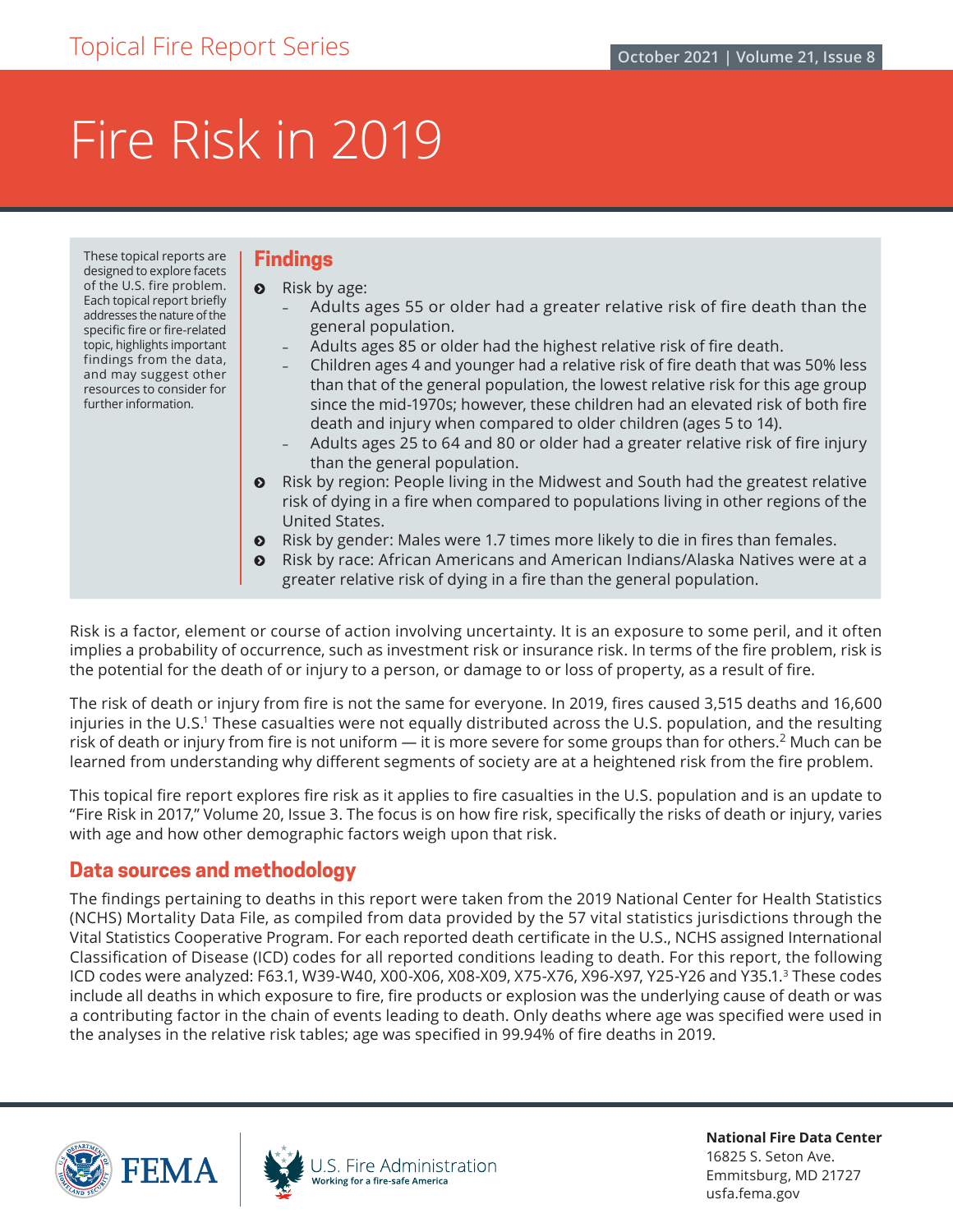The most recent NCHS mortality data available at the time of this analysis were from 2019. For this reason, all analyses in this report reference 2019 data for consistency.

Fire injury estimates in this report are based on civilian fire injury data from the 2019 National Fire Incident Reporting System (NFIRS) and the 2019 National Fire Protection Association's (NFPA's) Survey of Fire Departments for U.S. Fire Experience. By definition, in the NFIRS, civilian fire injuries involve people who are injured as a result of a fire and who are not on active duty with a firefighting organization. Civilians also include emergency personnel who are not members of the fire department, such as police officers or utility workers. Fire injuries generally occur from activities of fire control, escaping from the dangers of fire, or sleeping.<sup>4</sup>

## **Fire casualties, per capita rates and relative risk**

When determining fire risk, geographic, demographic and socioeconomic factors all come into play.<sup>5</sup> People in the Midwest and South, males, and adults ages 55 or older were all at a higher risk of dying in a fire than the general population. Also, although their risk of fire death and injury was less than the general population, the very young (ages 4 and younger) were at a higher risk of fire death and injury when compared to older children. Additionally, African Americans and American Indians/Alaska Natives also had a higher risk of death from fire than the population as a whole. These groups remained at a higher risk despite considerable long-term reductions in fires and fire casualties.

Fire casualties across population groups can be assessed in several ways. The simplest method is to look at the distribution of the numbers of deaths or injuries across the factor of interest. For example, in the case of race in 2019, the number of fire deaths was greatest for white Americans and least for American Indians/Alaska Natives. In the case of age, percentages of fire deaths were greatest for those ages 55 to 74 accounting for 42% of fire deaths, while only 25% of fire injuries occurred among adults in this same age group (Figure 1).

Although these findings are informative, they do not account for differences in the basic population groups under comparison. In the case of age, as an age group matures, its number of individuals decreases as a result of deaths. In the case of race for populations living in the U.S., there are far fewer American Indians/Alaska Natives, for example, than white Americans. As a consequence, it is possible for an age group or race to have greater (or fewer) injuries or deaths because the total number of individuals who can be injured is larger (or smaller) than that of other groups.



Sources: 2019 NCHS Mortality Data File, as compiled from data provided by the 57 vital statistics jurisdictions through the Vital Statistics Cooperative Program, and 2019 NFIRS fire injury data.

Notes: 1. Data have been adjusted to account for deaths and injuries with unknown age. Age was specified in 99.94% of fire deaths and in 99.73% of reported fire injuries. 2. The total percentage distributions of fire deaths and fire injuries do not add up to 100% due to rounding.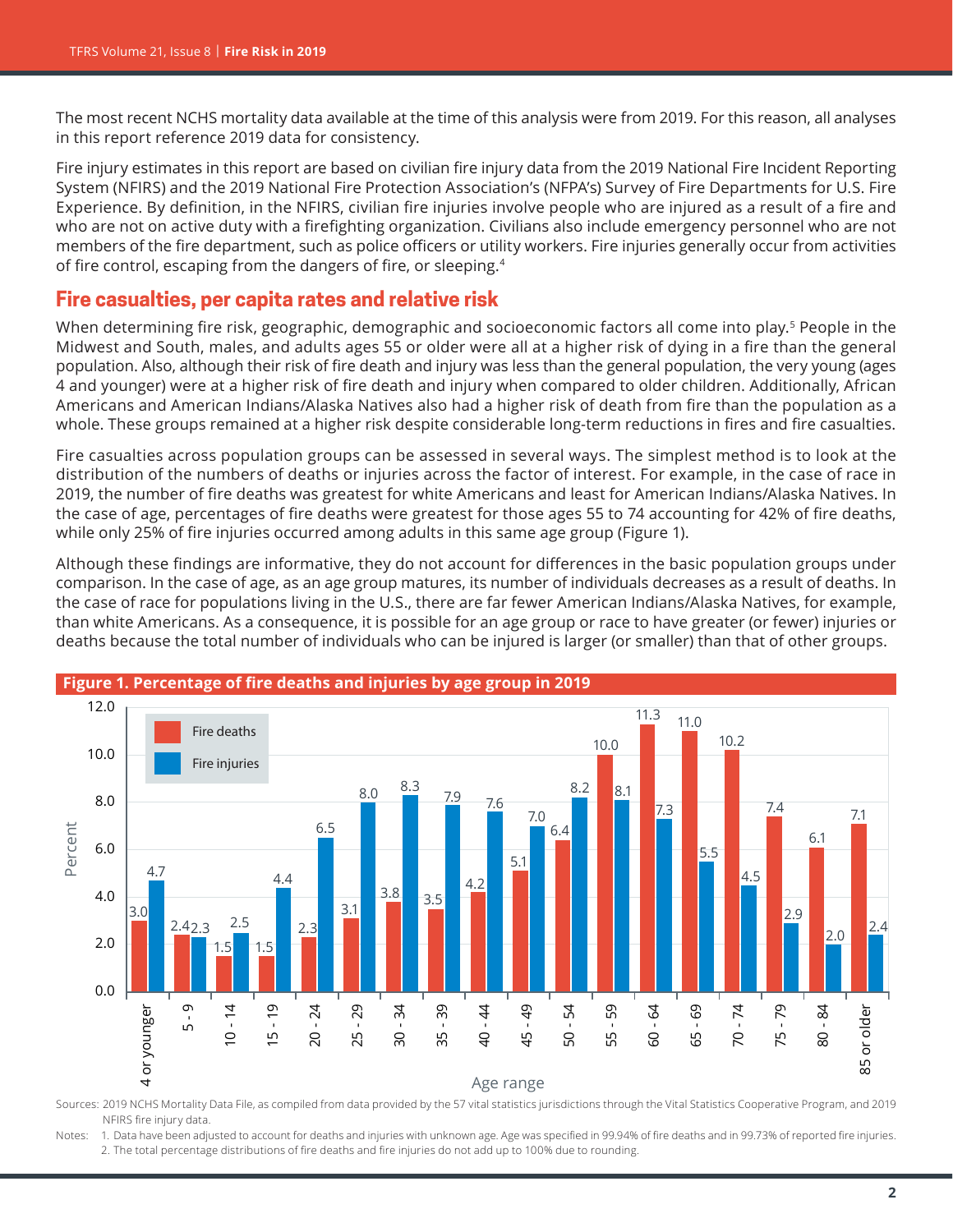To account for population differences such as these, per capita rates are used. Per capita rates use a common population size that permits comparisons between different groups.<sup>6</sup> Perhaps the most useful way to assess fire casualties across groups is to determine the relative risk of death or injury. Relative risk compares the per capita rate for a particular group (e.g., females) to the overall per capita rate (i.e., the general population). For the general population in the U.S., the relative risk is set at 1.

From this report, in 2019, the relative risk of dying in a fire for the total population of females in comparison to the total population was 0.8. This is equivalent to the per capita fire death rate for females (8.1 deaths per million population) divided by the per capita fire death rate for the entire population (10.7 deaths per million population<sup>7</sup>). Therefore, the relative risk of a female dying from fire was 20% less than that of the total population (Table 2).

## **Age and risk of fire casualty**

In 2019, the risk of fire death for children ages 4 or younger was 50% less than that of the general population (Figure 2) — the lowest relative risk for this age group since the U.S. Fire Administration (USFA) began tracking the relative risk of dying in a fire in the mid-1970s. But the risk of death for this age group was greater than for older children, because as children mature and their cognitive and social abilities develop, the risk of fire death drops sharply. For children ages 5 to 9, the fire death risk was 60% less than that of the general population. For those ages 10 to 14, the risk of fire death was 80% less than that of the general population — the same as it was for 15- to 19-year-olds. After age 19, the risk of fire death began to steadily increase. By age 55, in 2019, the risk of fire death was higher than the risk for the population as a whole and continued to increase as the population aged.

When physical and cognitive abilities are limited, as is often the case for the elderly, the risk of death from fire rises. In 2019, older adults (ages 65 or older) experienced large numbers of fire deaths that occurred in a small population group. As a result, the risk of dying in a fire for these older adults was 2.5 times higher than for the population as a whole and rose even more for the oldest segments (Figure 2). The oldest adults, those ages 85 and older, had a risk of dying in a fire that was 3.6 times higher than that for the general population. This, however, was lower than it was in 2017 and 2018 when their relative risk was 3.8 times higher.

Although the overall numbers change, these profiles have remained relatively constant from year to year, according to the NCHS and U.S. Census Bureau data. The fire risk to children and older adults will be discussed in more detail in later sections of this report.



#### **Figure 2. Relative risk of fire death by age group in 2019**

Sources: 2019 NCHS Mortality Data File, as compiled from data provided by the 57 vital statistics jurisdictions through the Vital Statistics Cooperative Program and U.S. Census Bureau population estimates.

Note: Data have been adjusted to account for deaths with unknown age. Age was specified in 99.94% of fire deaths.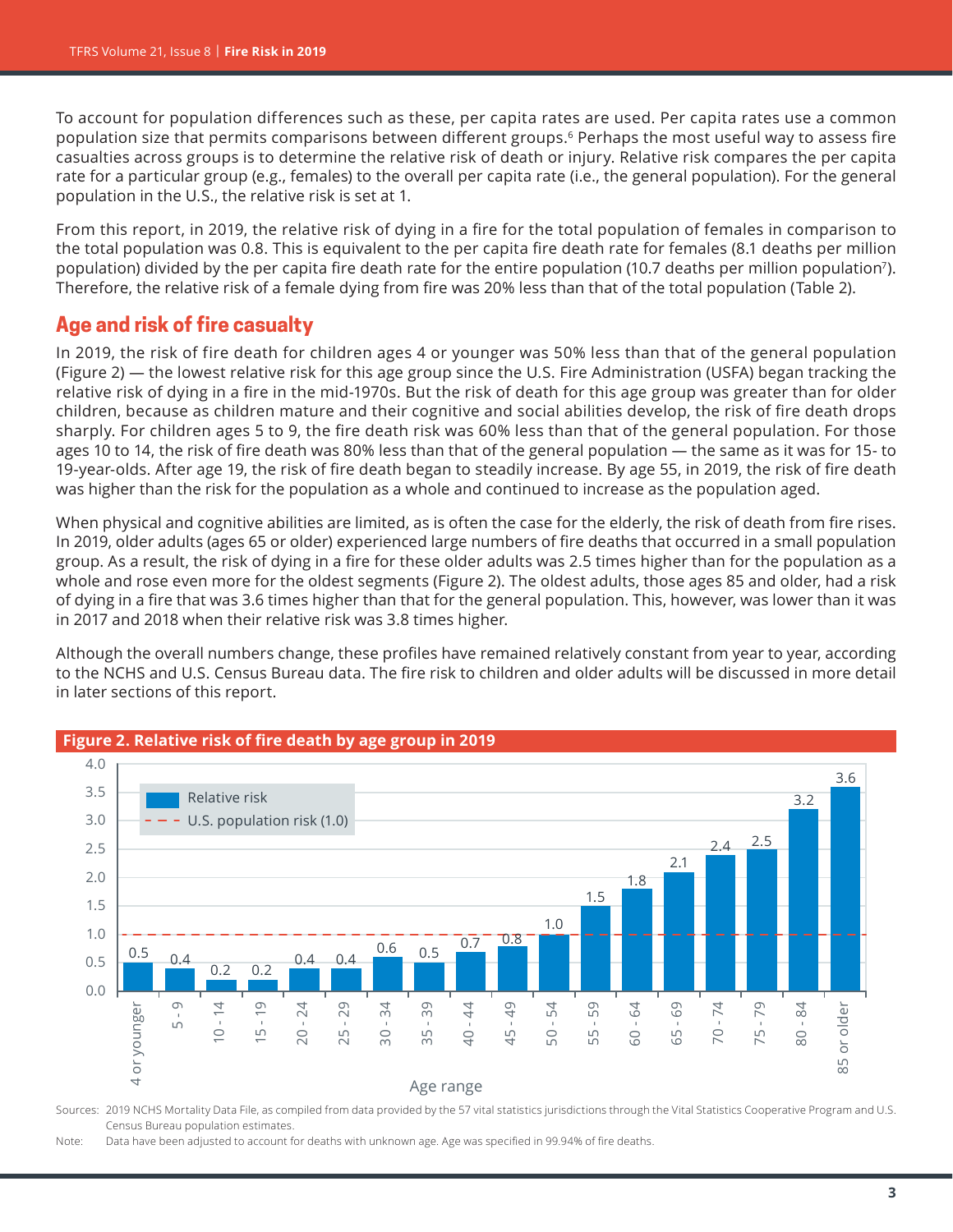In general, the age profile of risk for fire injuries was different than that for deaths (Figure 3), with a more narrow range of risk quotients (0.4 to 1.3 for fire injuries versus 0.2 to 3.6 for fire deaths).<sup>8, 9</sup> This difference is thought to be the result of both cognitive and mobility issues that affect older adults. Most older adults were generally less likely to escape the effects of fire and more likely to suffer fatal injuries. In fact, in 2019, adults ages 65 or older, with the exception of those ages 80 or older, had a relative risk of fire injury at or below the risk of the general population (Figure 3). The relative risk of fire injury was greater for 25- to 64-year-olds than for the general population. The risk of injury was below average for children and adults younger than 20. While less than the total population, however, children ages 4 and younger had a greater relative risk of injury from fire than older children (ages 5 to 14).



Sources: 2019 NFIRS fire injury data, 2019 NFPA fire injury estimates, and U.S. Census Bureau population estimates. Note: Data have been adjusted to account for injuries with unknown age. Age was specified in 99.73% of reported fire injuries.

## **Other factors that influence risk**

Research shows that fire death rates are higher in states with larger percentages of people who are African American, poor and smokers; have less formal education; and live in rural areas. Many of these states tend to be in the southeastern U.S.<sup>10</sup> In addition to age, geographic location, gender and race also influence fire risk.

#### Location

The risk of dying in a fire was greatest for people living in the Midwest and South when compared to populations living in other regions (Table 1).<sup>11</sup> In the South, this may be partially attributed to the intermittent need for occasional heating. Rather than including central heating systems, as used in northern areas, many households in the South use portable heating devices that may be more likely to lead to a fire problem. Conversely, the Northeast and West had a much lower risk of fire death. In fact, their risk from fire death was 20% and 30%, respectively, less than the population as a whole.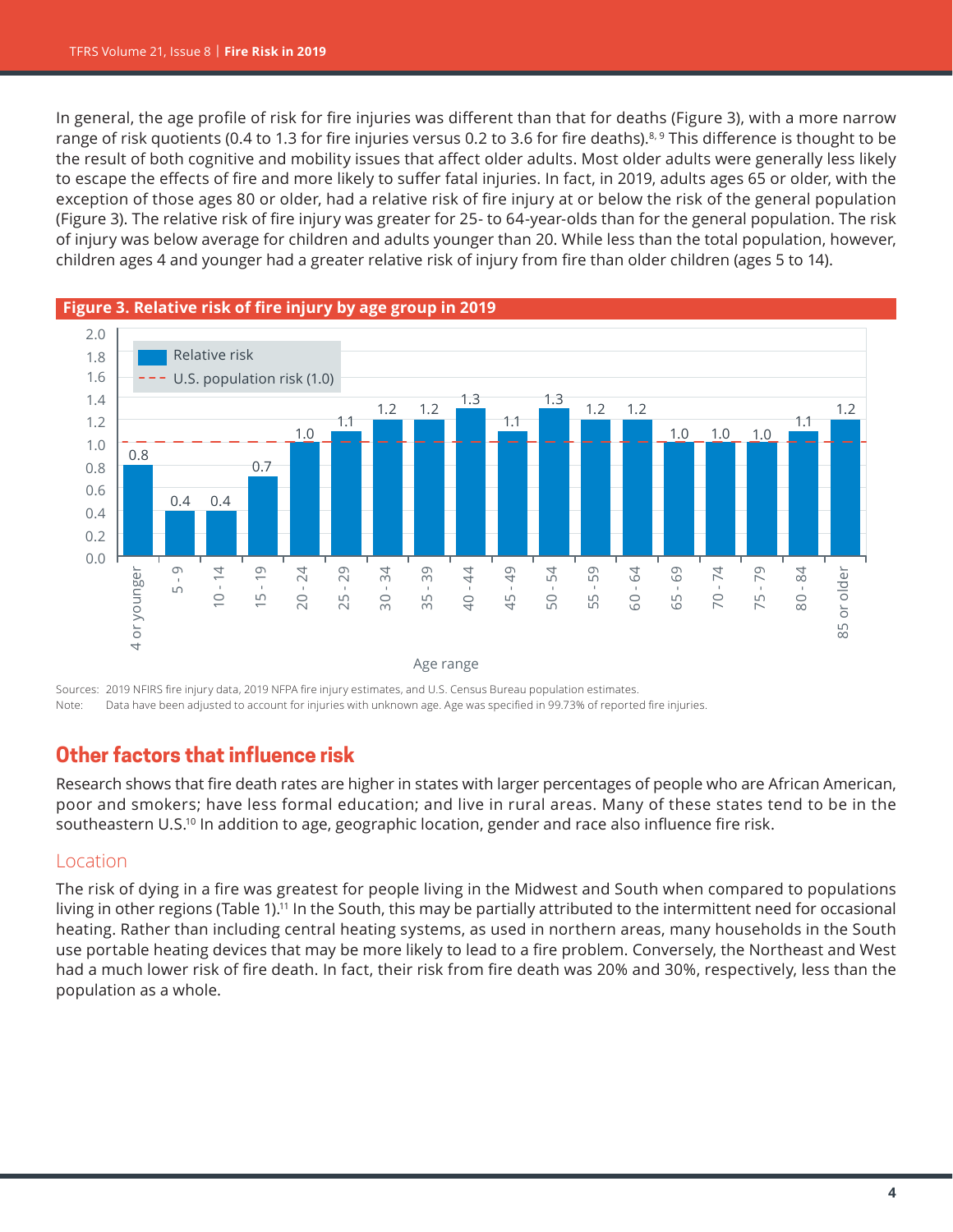| Table 1. Relative risk of fire death by geographic region in 2019 |  |
|-------------------------------------------------------------------|--|
|-------------------------------------------------------------------|--|

| <b>Region</b> | <b>Population</b> | <b>Fire deaths</b> | <b>Death rate</b><br>(per million<br>population) | <b>Relative risk</b> |
|---------------|-------------------|--------------------|--------------------------------------------------|----------------------|
| Northeast     | 56,002,934        | 488                | 8.7                                              | 0.8                  |
| Midwest       | 68,340,091        | 874                | 12.8                                             | 1.2                  |
| South         | 125,686,544       | 1,526              | 12.1                                             | 1.1                  |
| West          | 78,300,384        | 627                | 8.0                                              | 0.7                  |
| U.S. overall  | 328,329,953       | 3,515              | 10.7                                             | 1.0                  |

Sources: 1. 2019 NCHS Mortality Data File, as compiled from data provided by the 57 vital statistics jurisdictions through the Vital Statistics Cooperative Program. 2. U.S. Census Bureau, Population Division. July 1, 2019 population estimates from the table Annual Estimates of the Resident Population for the United States,

Regions, States, the District of Columbia, and Puerto Rico: April 1, 2010, to July 1, 2020 (NST-EST2020). Release date: December 2020.

Note: Relative risk may not compute due to rounding.

## Gender

For nearly all age groups and race categories, males were as likely or more likely to die in a fire-related incident than females (Table 2, Table 4 and Table 6). Overall, in 2019 as well as in 2015, males were 1.7 times more likely to die in fires than females (Table 2). This is an increase from 2016 to 2018, when males were 1.6 times more likely to die in fires than females. For 2019, data showed that males, overall, were about 1.5 times more likely to suffer fire injuries than their female counterparts — the same as in 2017 and 2018.<sup>12</sup>

#### Race

African Americans and American Indians/Alaska Natives had higher fire death rates per capita than the national average. African Americans constituted a large and disproportionate share of total fire deaths, accounting for 18% of fire deaths in 2019, but only 13% of the U.S. population.<sup>13, 14</sup> In 2019, African Americans had a 40% greater risk of dying in a fire than the general population. This is lower than in 2018 when the risk was 50% higher than the general population and much lower than in 2007, however, when the risk was 80% higher than the general population.15 For American Indians/Alaska Natives in 2019, the relative risk was also 40% higher than the risk of the general population. This was an increase from 2017, when their risk was 30% higher, but a decrease from 2014, when their risk was 50% higher. By contrast, Asian/Pacific Islander Americans were 70% less likely to die in a fire than the overall population in 2019.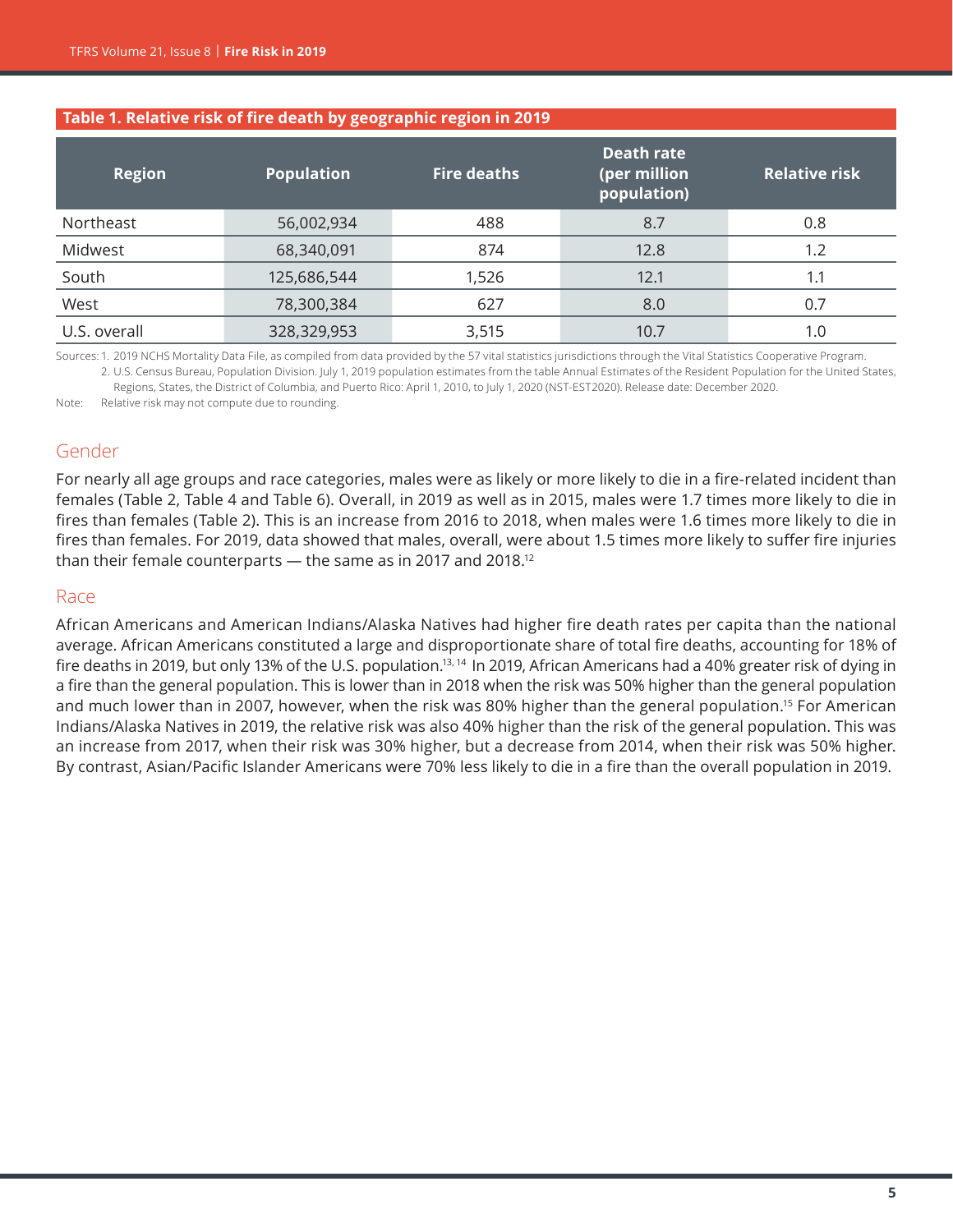| Gender/race                          | <b>Population</b> | <b>Fire deaths</b> | <b>Death rate</b><br>(per million<br>population) | <b>Relative risk</b> |
|--------------------------------------|-------------------|--------------------|--------------------------------------------------|----------------------|
| Total                                | 328,329,953       | 3,515              | 10.7                                             | 1.0                  |
| Male                                 | 161,692,336       | 2,164              | 13.4                                             | 1.3                  |
| Female                               | 166,637,617       | 1,351              | 8.1                                              | 0.8                  |
| White                                | 250,065,098       | 2,747              | 11.0                                             | 1.0                  |
| African American                     | 44,224,356        | 642                | 14.5                                             | 1.4                  |
| American Indian/Alaska Native        | 4,243,909         | 62                 | 14.6                                             | 1.4                  |
| Asian/Pacific Islander               | 20,534,820        | 64                 | 3.1                                              | 0.3                  |
| White male                           | 123,941,939       | 1,681              | 13.6                                             | 1.3                  |
| African American male                | 21,186,479        | 404                | 19.1                                             | 1.8                  |
| American Indian/Alaska Native male   | 2,136,655         | 40                 | 18.7                                             | 1.7                  |
| Asian/Pacific Islander male          | 9,840,194         | 39                 | 4.0                                              | 0.4                  |
| White female                         | 126,123,159       | 1,066              | 8.5                                              | 0.8                  |
| African American female              | 23,037,877        | 238                | 10.3                                             | 1.0                  |
| American Indian/Alaska Native female | 2,107,254         | 22                 | 10.4                                             | 1.0                  |
| Asian/Pacific Islander female        | 10,694,626        | 25                 | 2.3                                              | 0.2                  |

Source: See notes at the end of the report.

Note: The overall male and female estimates include individuals with "2+ races" per the census. The "2+ races" category accounts for 2.8% of the population. The NCHS does not include this race category. Therefore, the population estimates for the individual race categories do not sum to the total population estimate. Relative risk may not compute due to rounding.

# **Fire risk to children in 2019**

While the relative risk of fire death or injury for children under age 15 was lower than the general population, the very young will always remain inherently vulnerable for a variety of reasons. Escaping from a fire can be difficult for children. A child age 4 or younger is usually too young to independently escape from a fire. Children this age generally lack the mental abilities to understand the need and the means of quickly escaping from a burning structure. Even in their own homes, very young children lack an understanding of how to escape.

## Age

In 2019, 240 children younger than age 15 died as a result of fires (Table 3).<sup>16</sup> These children accounted for 7% of all fire deaths. The youngest children were hit especially hard — 44% of child fire deaths affected children ages 4 or younger.

In 2019, fire injuries affected an estimated 1,575 children.<sup>17</sup> Again, the youngest suffered a large share of injuries: 50% of child fire injuries occurred to children ages 4 or younger. As in prior years, the numbers of fire deaths declined with increasing age. Fire injuries, however, declined sharply between the young preschoolers (ages 4 or younger) and the younger school-aged children (ages 5 to 9), but rose for older children (ages 10 to 14). For 2019, this pattern in fire injuries to children by age group is comparable to the profile of child fire injuries from 2013 to 2018. With these 3 age groups combined, children accounted for 9% of all fire injuries.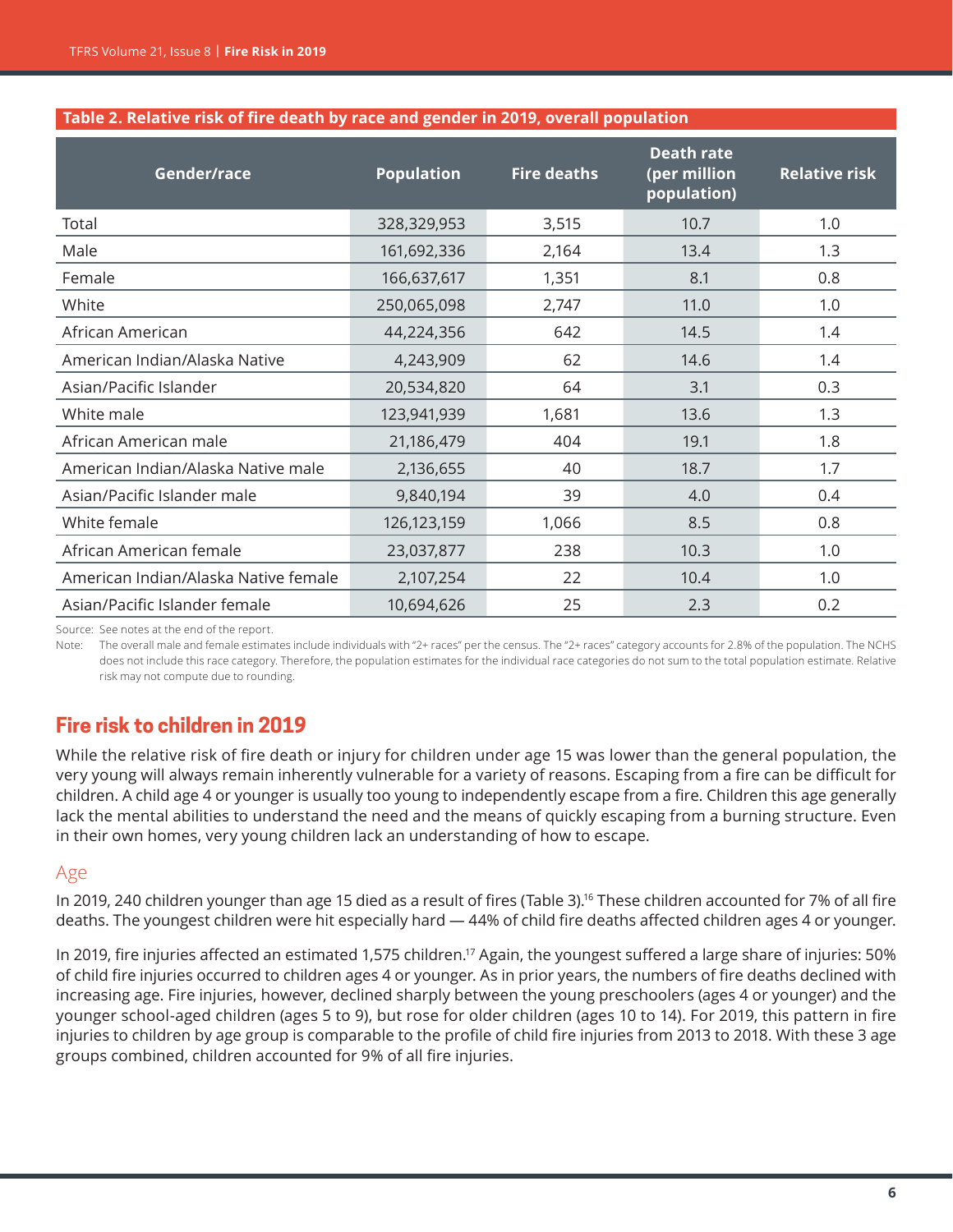| Table 3. Child fire deaths and injuries by age group in 2019 |                                                 |                |               |                |                      |         |               |                |  |
|--------------------------------------------------------------|-------------------------------------------------|----------------|---------------|----------------|----------------------|---------|---------------|----------------|--|
|                                                              | <b>Overall</b><br>Ages 0 to 4<br>(ages 0 to 14) |                | Ages 5 to 9   |                | <b>Ages 10 to 14</b> |         |               |                |  |
|                                                              | <b>Number</b>                                   | <b>Percent</b> | <b>Number</b> | <b>Percent</b> | <b>Number</b>        | Percent | <b>Number</b> | <b>Percent</b> |  |
| Deaths                                                       | 241                                             | 100.0          | 105           | 43.6           | 85                   | 35.3    | 51            | 21.2           |  |
| Injuries                                                     | 1,569                                           | 100.0          | 778           | 49.6           | 380                  | 24.2    | 411           | 26.2           |  |

Sources: 2019 NCHS Mortality Data File, as compiled from data provided by the 57 vital statistics jurisdictions through the Vital Statistics Cooperative Program; 2019 NFIRS fire injury data; and 2019 NFPA fire injury estimates.

Note: Total percent of child fire deaths does not add up to 100% due to rounding.

In determining fire risk, the age, gender and socioeconomic factors of children and the households where they live also come into play, as they do for the total population.<sup>18</sup> Because the numbers of fire deaths decreased as the age of the child increased, the likelihood of dying in a fire also decreased (Table 4). In 2019, as previously discussed, children ages 4 or younger had 50% less risk of dying in a fire than the general population. These children, however, had a higher risk of dying in a fire than older children. In fact, the relative risk of dying in a fire for children ages 5 to 9 was 60% less than that of the general population. By the time a child reached the 10 to 14 age group, the relative risk of dying in a fire dropped to 80% less than that of the general population.

#### Gender and race

Overall, boys tended to have the same or equivalent fire risk as girls. Additionally, African Americans constituted a large and disproportionate share of fire deaths, accounting for 24% of fire deaths among children in 2019 but for only 15% of the child population. Moreover, African American children ages 4 or younger had a relative risk of dying that was 20% less than the general population but 1.7 times higher than for all children in that age group.<sup>19</sup>

| Table 4. Relative risk of child fire deaths by age, race and gender in 2019 (ages 0 to 14) |                   |                    |                                                  |                      |  |  |
|--------------------------------------------------------------------------------------------|-------------------|--------------------|--------------------------------------------------|----------------------|--|--|
| Gender/race                                                                                | <b>Population</b> | <b>Fire deaths</b> | <b>Death rate</b><br>(per million<br>population) | <b>Relative risk</b> |  |  |
| All children (ages 0 to 14)                                                                |                   |                    |                                                  |                      |  |  |
| Total                                                                                      | 60,613,145        | 241                | 4.0                                              | 0.4                  |  |  |
| Male                                                                                       | 30,965,734        | 124                | 4.0                                              | 0.4                  |  |  |
| Female                                                                                     | 29,647,411        | 117                | 3.9                                              | 0.4                  |  |  |
| White                                                                                      | 43,079,003        | 174                | 4.0                                              | 0.4                  |  |  |
| African American                                                                           | 9,277,058         | 59                 | 6.4                                              | 0.6                  |  |  |
| American Indian/Alaska Native                                                              | 1,029,034         | 4                  | $\overline{a}$                                   |                      |  |  |
| Asian/Pacific Islander                                                                     | 3,661,499         | 4                  |                                                  |                      |  |  |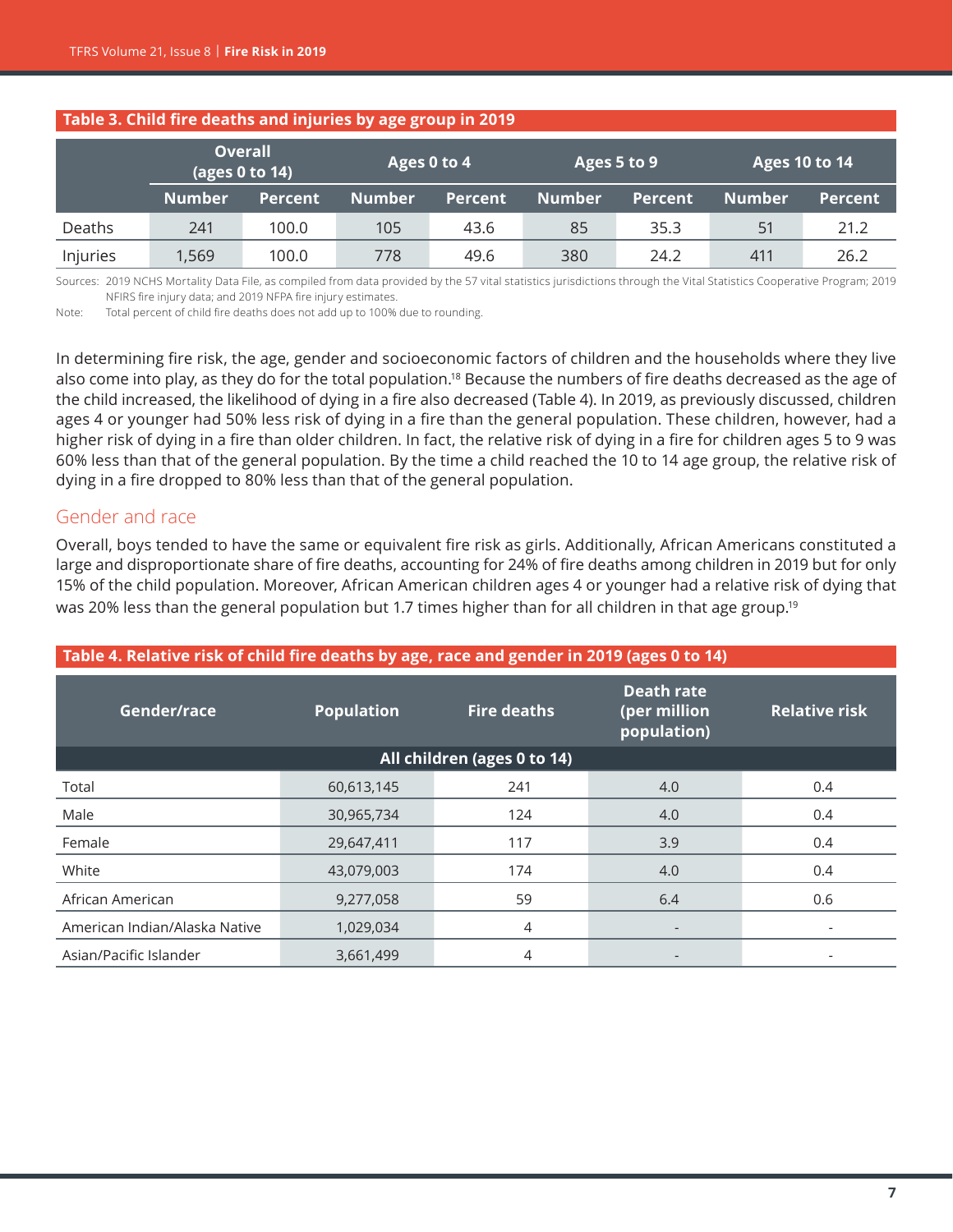#### **Table 4. Relative risk of child fire deaths by age, race and gender in 2019 (ages 0 to 14) — continued**

| Gender/race                   | <b>Population</b> | <b>Fire deaths</b> | <b>Death rate</b><br>(per million<br>population) | <b>Relative risk</b> |
|-------------------------------|-------------------|--------------------|--------------------------------------------------|----------------------|
|                               |                   | Ages 0 to 4        |                                                  |                      |
| Total                         | 19,571,339        | 105                | 5.4                                              | 0.5                  |
| Male                          | 10,001,266        | 50                 | 5.0                                              | 0.5                  |
| Female                        | 9,570,073         | 55                 | 5.7                                              | 0.5                  |
| White                         | 13,683,613        | 73                 | 5.3                                              | 0.5                  |
| African American              | 3,043,005         | 27                 | 8.9                                              | 0.8                  |
| American Indian/Alaska Native | 351,388           | 4                  | $\overline{\phantom{a}}$                         |                      |
| Asian/Pacific Islander        | 1,250,740         |                    | $\overline{\phantom{a}}$                         |                      |

| Gender/race                   | <b>Population</b> | <b>Fire deaths</b> | <b>Death rate</b><br>(per million<br>population) | <b>Relative risk</b> |
|-------------------------------|-------------------|--------------------|--------------------------------------------------|----------------------|
|                               |                   | Ages 5 to 9        |                                                  |                      |
| Total                         | 20,221,753        | 85                 | 4.2                                              | 0.4                  |
| Male                          | 10,335,306        | 47                 | 4.5                                              | 0.4                  |
| Female                        | 9,886,447         | 38                 | 3.8                                              | 0.4                  |
| White                         | 14,335,113        | 59                 | 4.1                                              | 0.4                  |
| African American              | 3,090,269         | 25                 | 8.1                                              | 0.8                  |
| American Indian/Alaska Native | 343,218           | 0                  | $\overline{\phantom{a}}$                         |                      |
| Asian/Pacific Islander        | 1,238,146         |                    | $\overline{\phantom{0}}$                         |                      |

| Gender/race                   | <b>Population</b> | <b>Fire deaths</b>   | <b>Death rate</b><br>(per million<br>population) | <b>Relative risk</b> |
|-------------------------------|-------------------|----------------------|--------------------------------------------------|----------------------|
|                               |                   | <b>Ages 10 to 14</b> |                                                  |                      |
| Total                         | 20,820,053        | 51                   | 2.4                                              | 0.2                  |
| Male                          | 10,629,162        | 27                   | 2.5                                              | 0.2                  |
| Female                        | 10,190,891        | 24                   | 2.4                                              | 0.2                  |
| White                         | 15,060,277        | 42                   | 2.8                                              | 0.3                  |
| African American              | 3,143,784         |                      | $\overline{\phantom{a}}$                         |                      |
| American Indian/Alaska Native | 334,428           | $\Omega$             |                                                  |                      |
| Asian/Pacific Islander        | 1,172,613         |                      |                                                  |                      |

Source: See notes at the end of the report.

Notes: 1. The overall male and female estimates include individuals with "2+ races" per the census. The "2+ races" category accounts for 2.8% of the population. The NCHS does not include this race category. Therefore, the population estimates for the individual race categories do not sum to the total population estimate. Relative risk may not compute due to rounding.

2. Because they are considered highly variable, fire death rates and relative risk were not computed when there were fewer than 20 deaths per category.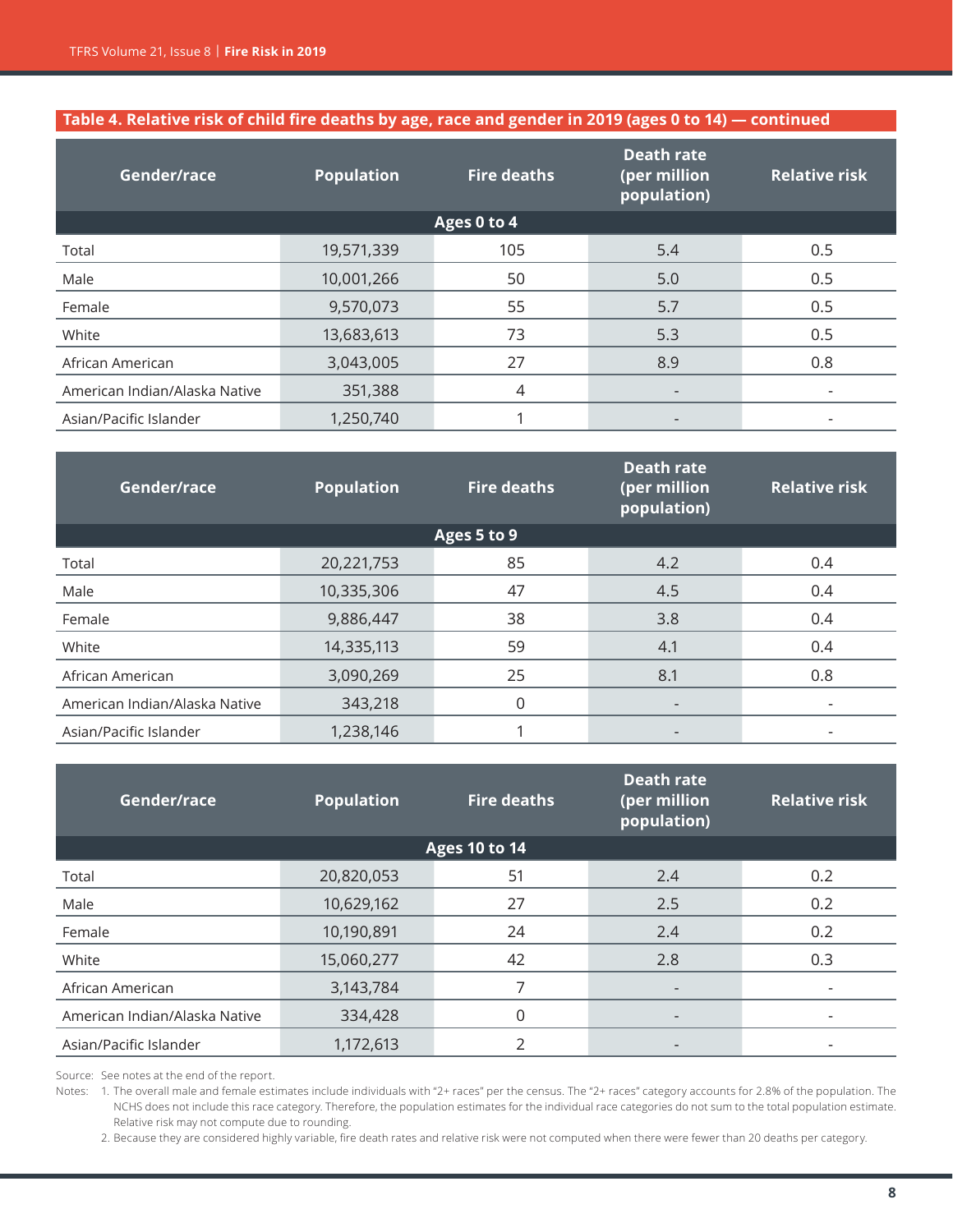# **Fire risk to older adults in 2019**

To be elderly is in itself a disadvantage in terms of fire risk. Older people tend to have physical disabilities or ailments that hinder their mobility. With advancing age, physical and mental capabilities decline, making it more difficult for older adults to see, smell and hear clearly. Lessened senses and decreased mobility increase the risk of death or injury from fire.

To compound this problem, older adults are more inclined to accidentally start a fire than younger adults. Oftentimes, older adults are close to the source of a fire, such as a cooking fire or a cigarette fire, and their clothing or bedding ignites. Because the aging process affects the senses, older adults typically have diminished sensation to pain, and thus they often do not seek timely treatment. All of these factors combine to increase the risk of death from fire for older adults.

#### Age

In 2019, 1,470 older adults ages 65 or older died as a result of fires (Table 5).<sup>20</sup> These adults accounted for 42% of all fire deaths. However, older adults constituted only 16% of the U.S. population in 2019,<sup>21</sup> and their ranks are growing. It is estimated that the older population will rise sharply between now and 2030, the years when the baby-boom generation will be in retirement. By 2030, the U.S. Census Bureau estimates that adults ages 65 or older will constitute 21% of the U.S. population, which will increase to 23% by 2060.<sup>22</sup> Better health care and new developments in medicine continue to increase American life expectancy. By their 65th birthday, on average, Americans can expect to live another 20 years.<sup>23</sup>

Adults ages 65 to 74 accounted for about half (51%) of older adult fire deaths, and those ages 75 to 84 accounted for an additional 32%. Older adults ages 85 or older accounted for 17% of older adult fire deaths.

While fire injuries affected an estimated 2,850 older adults, this group accounted for 17% of all estimated fire injuries in 2019.<sup>24</sup> The relative risk of older adults ages 65 or older being injured in a fire was equal to that of the general population. The youngest segment of the older adults suffered the largest share of injuries: 58% of older adult injuries occurred to those ages 65 to 74. As in previous years, the number of older adult fire deaths and fire injuries in 2019 declined with increasing age.

| Table 5. Older adult fire deaths and injuries by age group in 2019 |               |                |               |                      |               |                  |               |                |  |
|--------------------------------------------------------------------|---------------|----------------|---------------|----------------------|---------------|------------------|---------------|----------------|--|
| <b>Overall</b><br>(ages 65 or older)                               |               | Ages 65 to 74  |               | <b>Ages 75 to 84</b> |               | Ages 85 or older |               |                |  |
|                                                                    | <b>Number</b> | <b>Percent</b> | <b>Number</b> | <b>Percent</b>       | <b>Number</b> | <b>Percent</b>   | <b>Number</b> | <b>Percent</b> |  |
| Deaths                                                             | 1.470         | 100.0          | 744           | 50.6                 | 475           | 32.3             | 251           | 17.1           |  |
| Injuries                                                           | 2,859         | 100.0          | 1,649         | 57.7                 | 812           | 28.4             | 398           | 13.9           |  |

Sources: 2019 NCHS Mortality Data File, as compiled from data provided by the 57 vital statistics jurisdictions through the Vital Statistics Cooperative Program; 2019 NFIRS fire injury data; and 2019 NFPA fire injury estimates.

In 2019, the relative risk of dying in a fire for older adults was 2.5 times higher than for the population as a whole (Table 6). This statistic alone is troublesome, but when subcategories of older adults were more closely evaluated, the situation worsened. The relative risk of dying in a fire rose substantially for the oldest segment (Figure 4 and Table 6). Individuals ages 85 or older were 3.6 times more likely to die in a fire than the general population. This is a decrease from 2017 and 2018, when they were 3.8 times more likely to die in a fire than the general population. Adults ages 65 to 74 were 2.2 times more likely to suffer fire-related deaths than the general population — the same as it was in 2018. This is an increase from 2017 when they were 2.1 times more likely to die in a fire.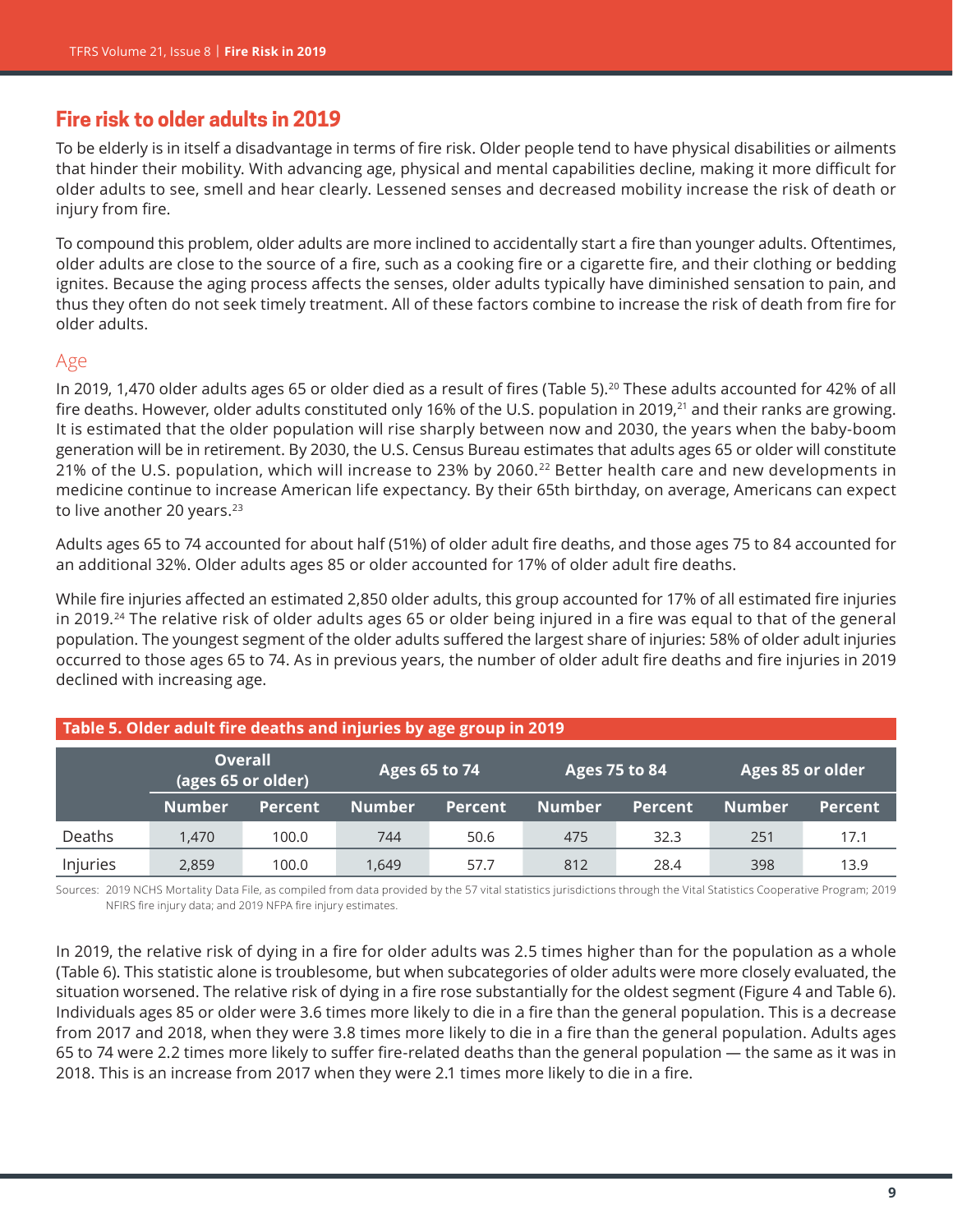#### Gender

As previously discussed, the risk of fire death was not uniform across genders, and for the population as a whole, in 2019, males were 65% more likely than females to be victims of fires. This disparity held for older adults as well (76%), increasing to 114% in the 85 or older age group.



Source: Derived from Table 6.

#### Race

In 2019, as discussed, the problem was more severe for African Americans ages 65 and older when, as an overall group, they had 4.3 times the relative risk of dying from fire than the general population (Table 2). But it was the African American elderly, particularly those ages 85 or older, who were most at risk; this group had a fire death risk over 7 times greater than that of the general population and 2 times the risk of all elderly people in this age group (Table 6). This is a decrease from 2016, however, when this group had a fire death risk 8 times greater than the general population and an even greater decrease from 2014 and 2015, when this group had a fire death risk 10 times greater than the general population.

| (able 6. Relative risk of older adult fire deaths by age, race and gender in 2019 (ages 65 or older |                                     |                    |                                                  |                      |  |  |  |
|-----------------------------------------------------------------------------------------------------|-------------------------------------|--------------------|--------------------------------------------------|----------------------|--|--|--|
| Gender/race                                                                                         | <b>Population</b>                   | <b>Fire deaths</b> | <b>Death rate</b><br>(per million<br>population) | <b>Relative risk</b> |  |  |  |
|                                                                                                     | All older adults (ages 65 or older) |                    |                                                  |                      |  |  |  |
| Total                                                                                               | 54,036,735                          | 1,470              | 27.2                                             | 2.5                  |  |  |  |
| Male                                                                                                | 24,061,617                          | 861                | 35.8                                             | 3.3                  |  |  |  |
| Female                                                                                              | 29,975,118                          | 609                | 20.3                                             | 1.9                  |  |  |  |
| White                                                                                               | 45,377,540                          | 1,203              | 26.5                                             | 2.5                  |  |  |  |
| African American                                                                                    | 5,158,976                           | 235                | 45.6                                             | 4.3                  |  |  |  |
| American Indian/Alaska Native                                                                       | 403,592                             | 12                 | $\overline{\phantom{a}}$                         |                      |  |  |  |
| Asian/Pacific Islander                                                                              | 2,592,397                           | 20                 | 7.7                                              | 0.7                  |  |  |  |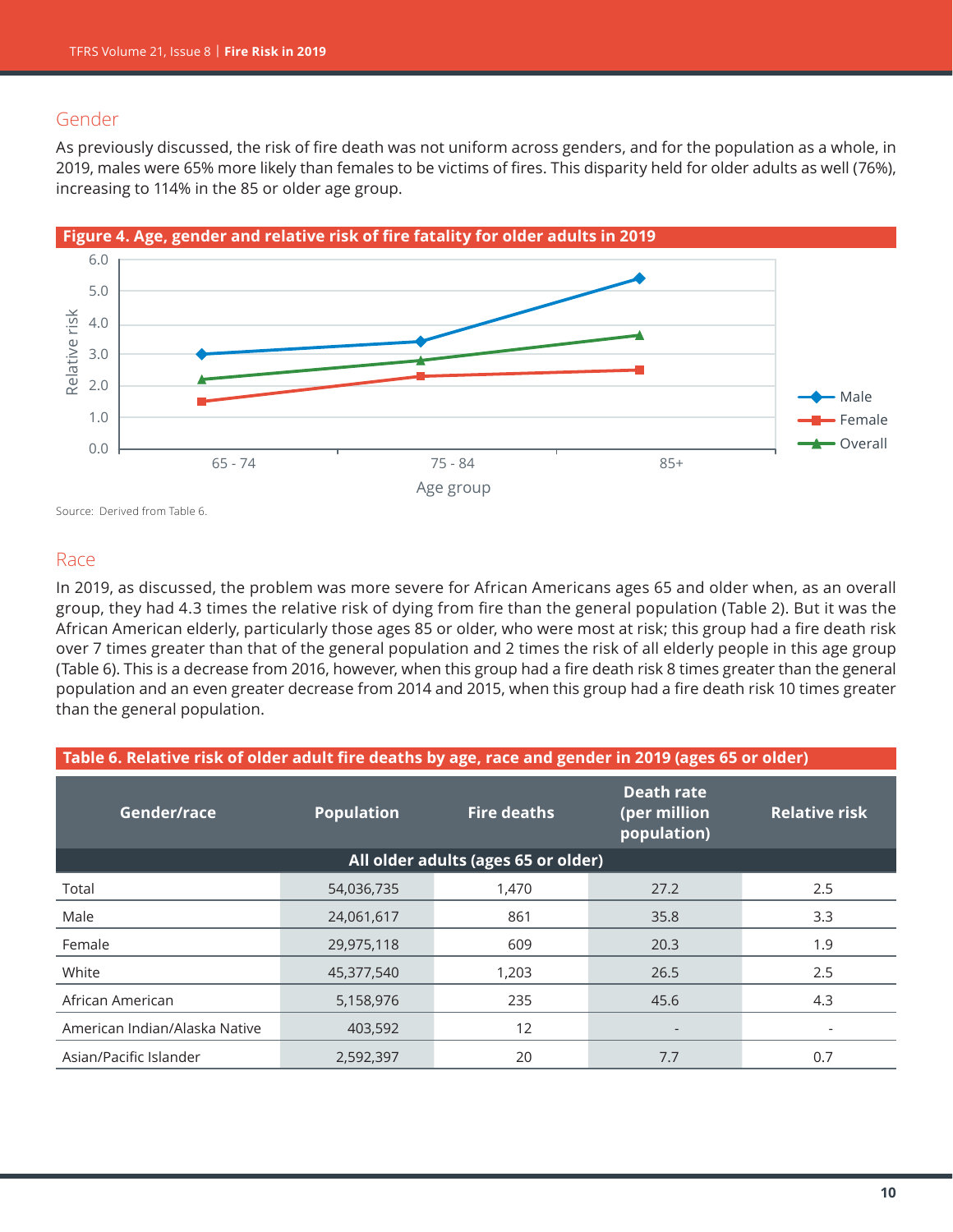## **Table 6. Relative risk of older adult fire deaths by age, race and gender in 2019 (ages 65 or older) — continued**

| Gender/race                   | <b>Population</b> | <b>Fire deaths</b>   | <b>Death rate</b><br>(per million<br>population) | <b>Relative risk</b> |
|-------------------------------|-------------------|----------------------|--------------------------------------------------|----------------------|
|                               |                   | <b>Ages 65 to 74</b> |                                                  |                      |
| Total                         | 31,471,344        | 744                  | 23.6                                             | 2.2                  |
| Male                          | 14,690,960        | 466                  | 31.7                                             | 3.0                  |
| Female                        | 16,780,384        | 278                  | 16.6                                             | 1.5                  |
| White                         | 26,123,500        | 610                  | 23.4                                             | 2.2                  |
| African American              | 3,215,413         | 121                  | 37.6                                             | 3.5                  |
| American Indian/Alaska Native | 259,995           | 7                    | $\overline{\phantom{0}}$                         |                      |
| Asian/Pacific Islander        | 1,555,105         | 6                    | $\overline{a}$                                   |                      |

| Gender/race                   | <b>Population</b> | <b>Fire deaths</b> | <b>Death rate</b><br>(per million<br>population) | <b>Relative risk</b> |  |  |  |
|-------------------------------|-------------------|--------------------|--------------------------------------------------|----------------------|--|--|--|
| Ages 75 to 84                 |                   |                    |                                                  |                      |  |  |  |
| Total                         | 15,965,924        | 475                | 29.8                                             | 2.8                  |  |  |  |
| Male                          | 6,996,450         | 258                | 36.9                                             | 3.4                  |  |  |  |
| Female                        | 8,969,474         | 217                | 24.2                                             | 2.3                  |  |  |  |
| White                         | 13,568,392        | 390                | 28.7                                             | 2.7                  |  |  |  |
| African American              | 1,415,751         | 73                 | 51.6                                             | 4.8                  |  |  |  |
| American Indian/Alaska Native | 108,168           | 5                  | $\overline{\phantom{a}}$                         |                      |  |  |  |
| Asian/Pacific Islander        | 736,859           |                    |                                                  |                      |  |  |  |

| Gender/race                   | <b>Population</b> | <b>Fire deaths</b> | <b>Death rate</b><br>(per million<br>population) | <b>Relative risk</b> |  |  |
|-------------------------------|-------------------|--------------------|--------------------------------------------------|----------------------|--|--|
| Ages 85 or older              |                   |                    |                                                  |                      |  |  |
| Total                         | 6,599,467         | 251                | 38.0                                             | 3.6                  |  |  |
| Male                          | 2,374,207         | 137                | 57.7                                             | 5.4                  |  |  |
| Female                        | 4,225,260         | 114                | 27.0                                             | 2.5                  |  |  |
| White                         | 5,685,648         | 203                | 35.7                                             | 3.3                  |  |  |
| African American              | 527,812           | 41                 | 77.7                                             | 7.3                  |  |  |
| American Indian/Alaska Native | 35,429            | 0                  | $\overline{\phantom{0}}$                         |                      |  |  |
| Asian/Pacific Islander        | 300,433           |                    |                                                  |                      |  |  |

Source: See notes at the end of the report.

Notes: 1. The overall male and female estimates include individuals with "2+ races" per the census. The "2+ races" category accounts for 2.8% of the population. The NCHS does not include this race category. Therefore, the population estimates for the individual race categories do not sum to the total population estimate. Relative risk may not compute due to rounding.

2. Because they are considered highly variable, fire death rates and relative risk were not computed when there were fewer than 20 deaths per category.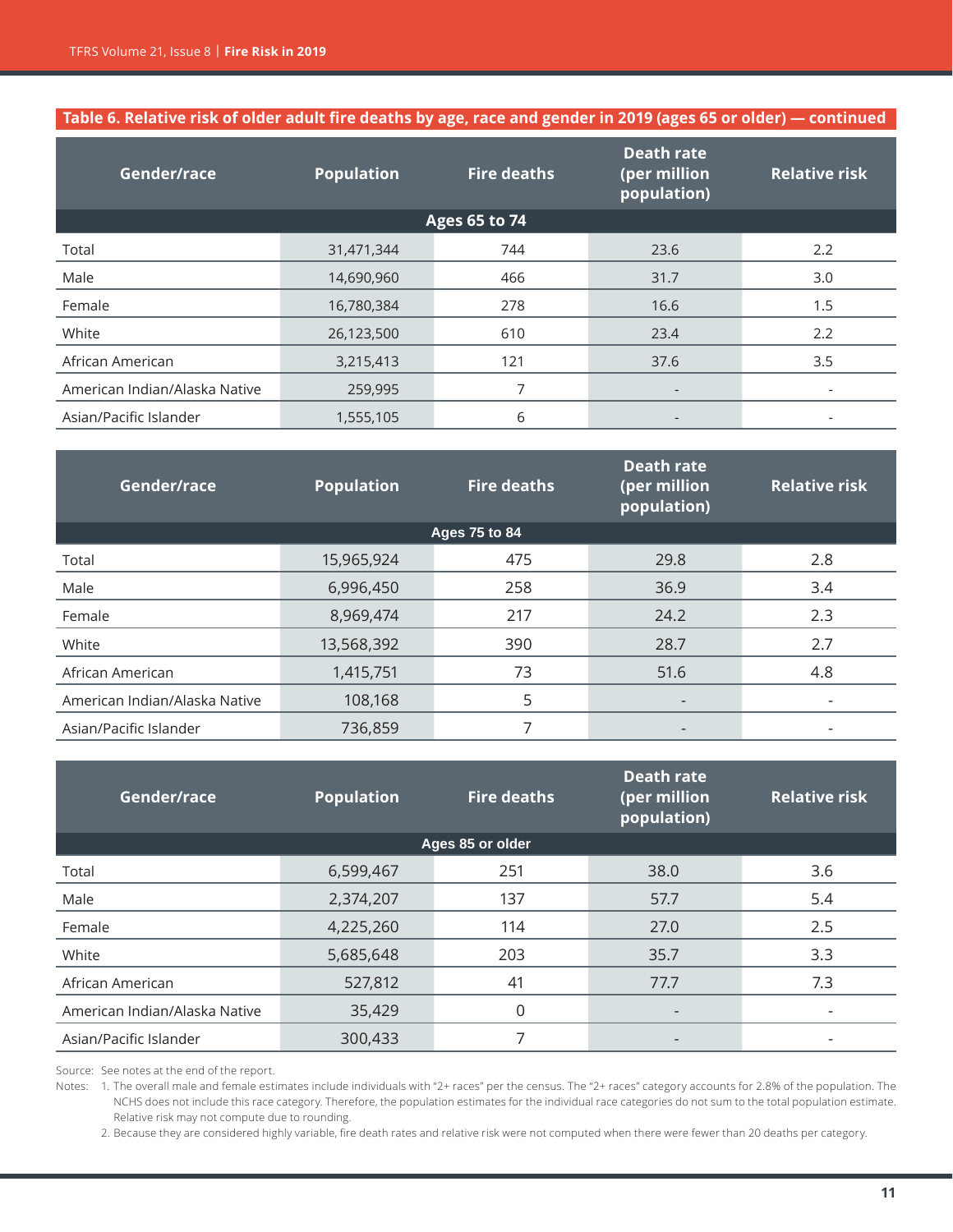# **Conclusion**

The elderly are some of the nation's most vulnerable residents, and in 2019, their risk of death in a fire remained high. In addition, with an aging population, the U.S. demographic profile is rapidly changing. The older adult population (ages 65 or older) is expected to increase from its current 16% of the total population to 23% by 2060,<sup>25</sup> with an assumed corresponding increase in fire deaths and injuries among older adults. According to U.S. Census Bureau population projections, by 2060, the number of individuals ages 65 or older is expected to be 95 million — nearly double the amount in 2019. At the same time, the population ages 85 or older is expected to nearly triple, increasing from 6.6 million in 2019 to 19.0 million in 2060.<sup>26</sup> With advancing age, physical and mental capabilities of these older adults will likely decline, hindering their mobility and making it more difficult for them to see, smell and hear clearly. Lessened senses and decreased mobility increase the risk of death or injury from fire.

Substantial improvements have been made in reducing fire deaths and injuries among children younger than age 15, and in 2019, their relative risk of fire death was 60% lower than that of the general population. However, the youngest children (ages 4 and younger) faced an elevated risk of death or injury in a fire when compared to older children. In addition, young children are physiologically susceptible to severe injury or death from fire. Children this age generally lack the means and mental abilities to understand the need to quickly escape from a burning structure. Further, while older children face a lower risk of death or injury in a fire and are more mobile than those in the youngest age group, they still may not have sufficient abilities to protect themselves. As a result, the young and old continue to merit special attention to reduce their risk of injury or death from fire.

#### **Prevention**

Because children and older adults accounted for nearly half (49%) of all fire deaths and 27% of fire injuries in 2019, and for the reasons stated previously, the USFA has been working toward the goal of reducing fire deaths and injuries in these populations. A number of resources are available to help address the fire problem for children and adults. For children, the USFA provides outreach materials for parents and caregivers, including information on home strategies ranging from the control of matches and lighters to home escape planning ([https://www.usfa.fema.gov/prevention/](https://www.usfa.fema.gov/prevention/outreach/children.html) [outreach/children.html](https://www.usfa.fema.gov/prevention/outreach/children.html)). For adults, the USFA provides outreach materials that address lifestyle strategies of safe smoking, safe cooking and safe heating to reduce the incidence of fires that traditionally affect older adults [\(https://](https://www.usfa.fema.gov/prevention/outreach/older_adults.html) [www.usfa.fema.gov/prevention/outreach/older\\_adults.html](https://www.usfa.fema.gov/prevention/outreach/older_adults.html)). For more information, see the USFA website [\(https://](https://www.usfa.fema.gov) [www.usfa.fema.gov](https://www.usfa.fema.gov)) or contact your local fire department.

## New technologies

Fire fatalities and injuries have declined over the last 40 years, partly due to new technologies to detect and extinguish fires. In addition, residential sprinklers have gained support from the fire service and many residential communities.

Properly installed and maintained smoke alarms provide an early warning signal to everyone in a home if a fire occurs. Smoke alarms help save lives and property.

The USFA continues to partner with other government agencies and fire service organizations to improve and develop new smoke alarm technologies. More information on smoke alarm technologies, performance, training bulletins, and public education and outreach materials is available at [http://www.usfa.fema.gov/prevention/technology/](http://www.usfa.fema.gov/prevention/technology/smoke_fire_alarms.html) [smoke\\_fire\\_alarms.html.](http://www.usfa.fema.gov/prevention/technology/smoke_fire_alarms.html) Additionally, the USFA's position statement on smoke alarms is available at [https://www.](https://www.usfa.fema.gov/about/smoke_alarms_position.html) [usfa.fema.gov/about/smoke\\_alarms\\_position.html](https://www.usfa.fema.gov/about/smoke_alarms_position.html).

Residential sprinkler systems help to reduce the risk of deaths and injuries, homeowners insurance premiums, and uninsured property losses. Despite these advantages, many homes do not have automatic extinguishing systems, although they are often found in hotels and businesses. Sprinklers are required by code in hotels and many multifamily residences. There are major movements in the U.S. fire service to require sprinklers in all new homes. At present, however, they are largely absent in residences nationwide.<sup>27</sup>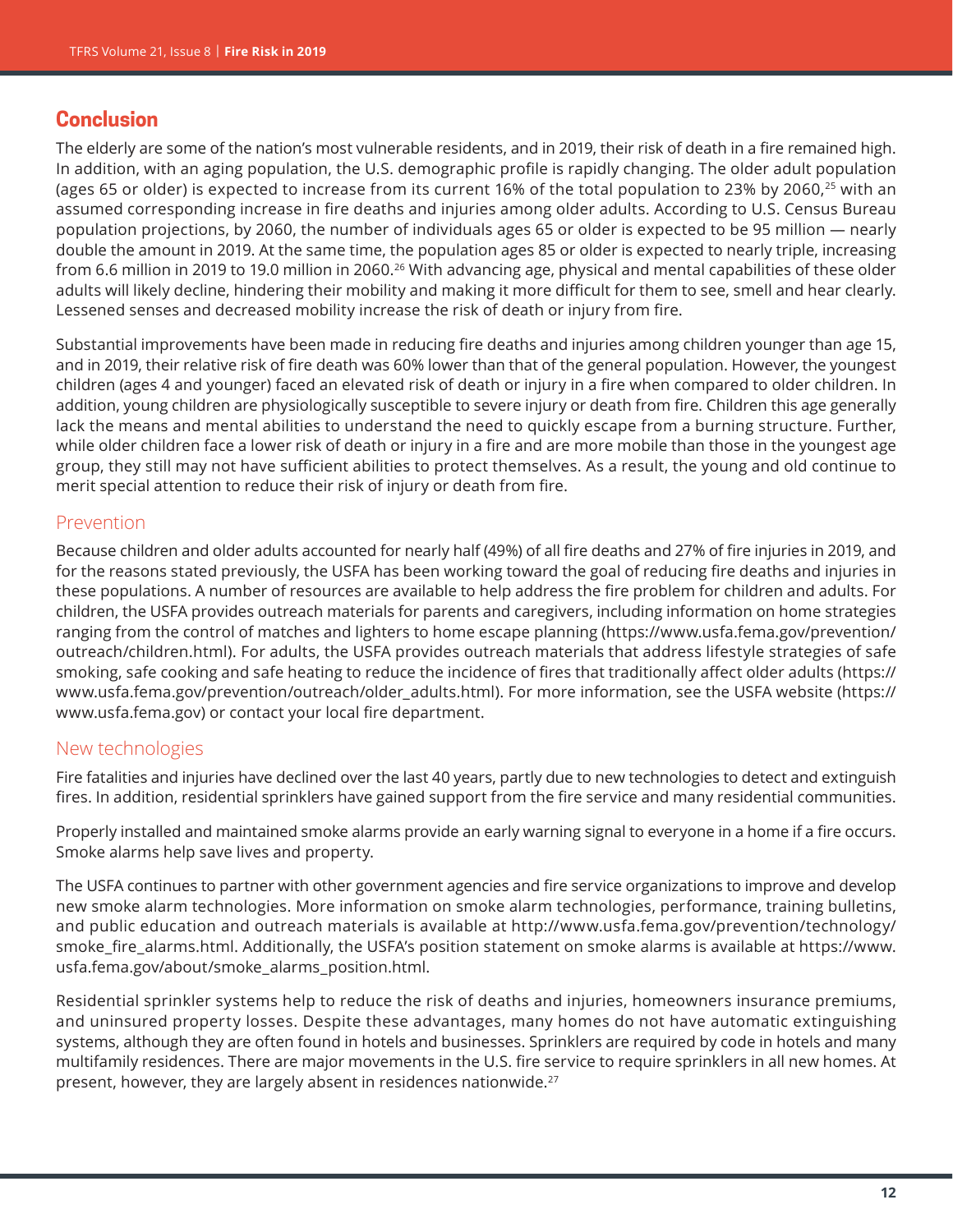The USFA and fire service officials across the nation are working to promote and advance residential fire sprinklers. More information on costs and benefits, performance, training bulletins, and public education and outreach materials regarding residential sprinklers is available at [http://www.usfa.fema.gov/prevention/technology/home\\_fire\\_sprinklers.](http://www.usfa.fema.gov/prevention/technology/home_fire_sprinklers.html) [html](http://www.usfa.fema.gov/prevention/technology/home_fire_sprinklers.html). Additionally, the USFA's position statement on residential sprinklers is available at [http://www.usfa.fema.gov/](http://www.usfa.fema.gov/about/sprinklers_position.html) [about/sprinklers\\_position.html](http://www.usfa.fema.gov/about/sprinklers_position.html).

To request additional information, visit:<http://www.usfa.fema.gov/contact.html>. [Provide feedback on this report](https://apps.usfa.fema.gov/contact/dataReportEval?reportTitle=Fire%20Risk%20in%202019).

#### **Notes:**

Sources for Table 2, Table 4 and Table 6 are the 2019 NCHS Mortality Data File, as compiled from data provided by the 57 vital statistics jurisdictions through the Vital Statistics Cooperative Program, and U.S. population estimates from the U.S. Census Bureau, Population Division:

- ĵ July 1, 2019 population estimates from the table Annual Estimates of the Resident Population for the United States, Regions, States, the District of Columbia, and Puerto Rico: April 1, 2010 to July 1, 2020 (NST-EST2020). Release date: December 2020 ([https://www.census.gov/](https://www.census.gov/programs-surveys/popest/technical-documentation/research/evaluation-estimates/2020-evaluation-estimates/2010s-totals-national.html) [programs-surveys/popest/technical-documentation/research/evaluation-estimates/2020-evaluation-estimates/2010s-totals-national.html](https://www.census.gov/programs-surveys/popest/technical-documentation/research/evaluation-estimates/2020-evaluation-estimates/2010s-totals-national.html)).
- ĵ July 1, 2019 population estimates from the table Monthly Population Estimates by Age, Sex, Race, and Hispanic Origin for the United States: April 1, 2010 to July 1, 2020 (NC-EST2020-ALLDATA-R). Release date: June 2021 [\(https://www.census.gov/programs-surveys/popest/](https://www.census.gov/programs-surveys/popest/technical-documentation/research/evaluation-estimates/2020-evaluation-estimates/2010s-national-detail.html) [technical-documentation/research/evaluation-estimates/2020-evaluation-estimates/2010s-national-detail.html\)](https://www.census.gov/programs-surveys/popest/technical-documentation/research/evaluation-estimates/2020-evaluation-estimates/2010s-national-detail.html).

1 2019 NCHS mortality data (deaths) and the 2019 NFPA survey estimates (injuries). The count of fire deaths cited in the text is rounded to the nearest 5.

2 The term "casualties" refers to both fire deaths and injuries.

3 The ICD 10 codes used from the NCHS mortality data are as follows: F63.1 — Pathological fire-setting (pyromania); W39 — Discharge of firework; W40 - Explosion of other materials; X00 - Exposure to uncontrolled fire in building or structure; X01 - Exposure to uncontrolled fire, not in building or structure; X02 — Exposure to controlled fire in building or structure; X03 — Exposure to controlled fire, not in building or structure; X04 — Exposure to ignition of highly flammable material; X05 — Exposure to ignition or melting of nightwear; X06 — Exposure to ignition or melting of other clothing and apparel; X08 — Exposure to other specified smoke, fire and flames; X09 — Exposure to unspecified smoke, fire and flames; X75 — Intentional self-harm (suicide) by explosive material; X76 — Intentional self-harm (suicide) by smoke, fire and flames; X96 — Assault (homicide) by explosive material; X97 — Assault (homicide) by smoke, fire and flames; Y25 — Contact with explosive material, undetermined intent; Y26 — Exposure to smoke, fire and flames, undetermined intent; and Y35.1 — Legal intervention involving explosives.

4 USFA, "Civilian Fire Injuries in Residential Buildings (2017-2019)," Topical Fire Report Series, Volume 21, Issue 4, July 2021, [https://www.usfa.](https://www.usfa.fema.gov/downloads/pdf/statistics/v21i4.pdf) [fema.gov/downloads/pdf/statistics/v21i4.pdf](https://www.usfa.fema.gov/downloads/pdf/statistics/v21i4.pdf).

5 Socioeconomic factors are discussed in more detail in the USFA report, "Fire Risk in 2016," Topical Fire Report Series, Volume 19, Issue 6, September 2018, <https://nfa.usfa.fema.gov/downloads/pdf/statistics/v19i6.pdf>.

<sup>6</sup>Per capita rates are determined by the number of deaths or injuries occurring to a specific population group, divided by the total population for that group. This ratio is then multiplied by a common population size. For the purposes of this report, per capita rates for fire deaths and injuries are measured per 1 million people. For example, the per capita fire death rate for the total female population in 2019 was computed from the total number of female fire deaths (1,351), divided by the total female population (166,637,617), multiplied by 1,000,000 people. This rate is equivalent to 8.1 fire deaths per 1 million population.

7 The per capita fire death rate for the total population in 2019 was computed from the total number of fire deaths (3,515), divided by the total population (328,329,953), multiplied by 1,000,000 people. This rate is equivalent to 10.7 fire deaths per 1 million population.

8 Estimates of injuries by age are derived from 2019 NFIRS civilian fire casualty age data in conjunction with the 2019 NFPA estimate of civilian fire injuries (16,600). Fire injury risk is computed using the 2019 NFIRS data and the NFPA estimate of civilian fire injuries.

9 Fire department participation in the NFIRS is voluntary; however, some states do require their departments to participate in the state system. Additionally, if a fire department is a recipient of a Fire Act Grant, participation is required. From 2017 to 2019, 68% of the NFPA's annual average estimated 1,309,800 fires to which fire departments responded were captured in the NFIRS. Therefore, the NFIRS is not representative of all fire incidents in the U.S. and is not a "complete" census of fire incidents and their related losses, including fire injuries. Although the NFIRS does not represent 100% of the incidents and their related losses reported to fire departments each year, the enormous dataset exhibits stability from one year to the next without radical changes. Results based on the full dataset are generally similar to those based on part of the data.

10NFPA, Fire Analysis and Research Division, "Demographic and Other Characteristics Related to Fire Deaths or Injuries," March 2010, [https://](https://www.nfpa.org/News-and-Research/Data-research-and-tools/Building-and-Life-Safety/Archived-reports---Building-and-life-safety) [www.nfpa.org/News-and-Research/Data-research-and-tools/Building-and-Life-Safety/Archived-reports---Building-and-life-safety](https://www.nfpa.org/News-and-Research/Data-research-and-tools/Building-and-Life-Safety/Archived-reports---Building-and-life-safety) (accessed July 21, 2021).

<sup>11</sup>The regions of the U.S. are defined by the U.S. Census Bureau as the **Northeast** (Connecticut, Maine, Massachusetts, New Hampshire, New Jersey, New York, Pennsylvania, Rhode Island and Vermont); **South** (Alabama, Arkansas, Delaware, District of Columbia, Florida, Georgia, Kentucky, Louisiana, Maryland, Mississippi, North Carolina, Oklahoma, South Carolina, Tennessee, Texas, Virginia and West Virginia); **Midwest** (Illinois, Indiana, Iowa, Kansas, Michigan, Minnesota, Missouri, Nebraska, North Dakota, Ohio, South Dakota and Wisconsin); and **West** (Alaska, Arizona, California, Colorado, Hawaii, Idaho, Montana, Nevada, New Mexico, Oregon, Utah, Washington and Wyoming).